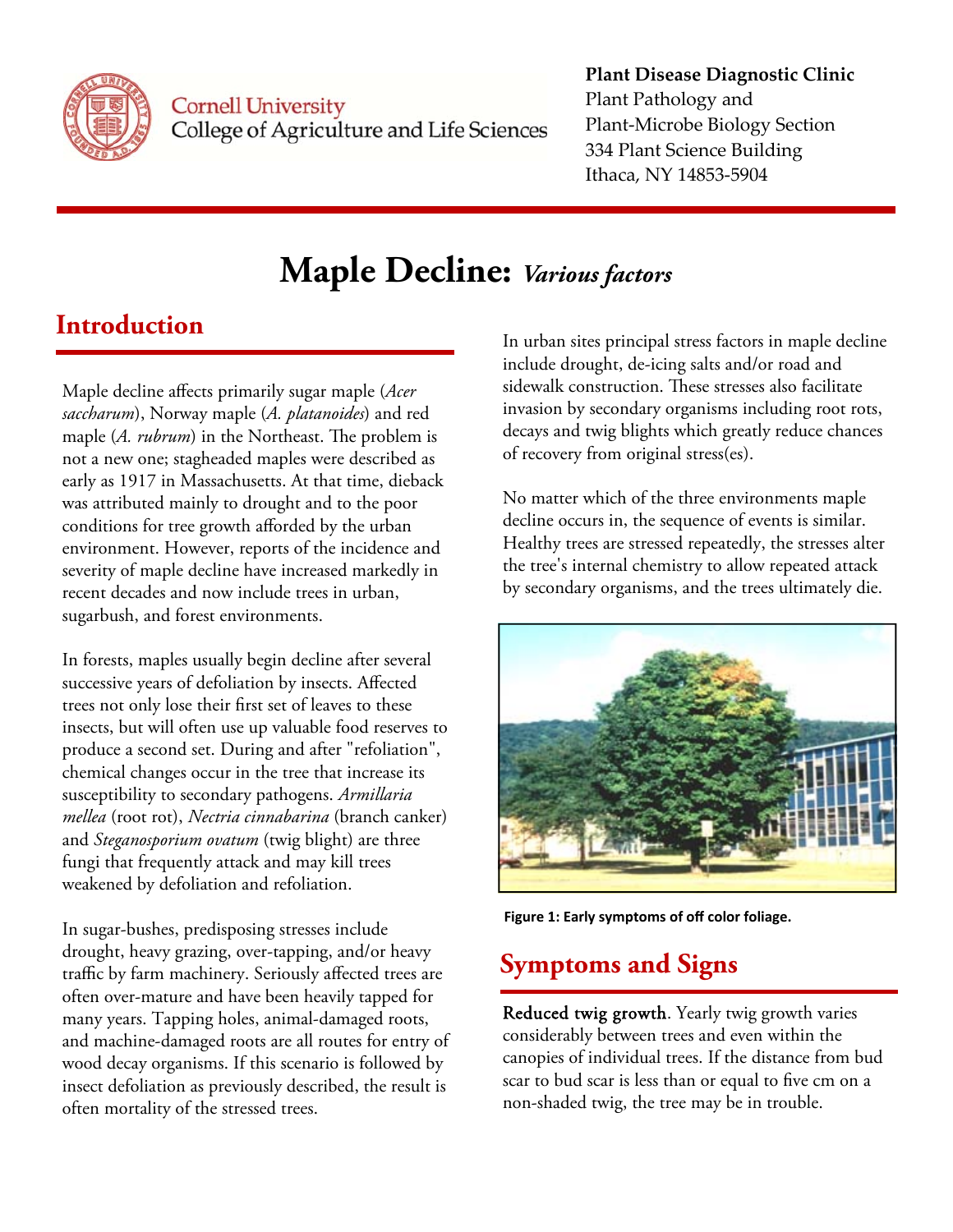Reduced foliage growth. Keep in mind the normal, **Management Strategies** healthy appearance of the particular maple species' foliage. Foliage that is sparse, light green and/or scorched signals that the tree may be declining. Scorching may also be due to water stress, exposure to de-icing salts, or infection by a bacterium, *Xylella fastidiosa,* the causal agent of Bacterial Leaf Scorch.

Early fall coloration (Fig.1). Maples normally begin showing fall color after the first frost or in mid-to-late September. When fall color develops earlier than normal, in late July or early August, the maple may be suffering from decline. Where individual larger branches exhibit premature fall color, and leaves are noted to be small however, that may be evidence of Verticillium Wilt. Analysis of symptomatic branch tissue by a diagnostic lab may be required however to confirm that diagnosis.



**figure** 2: Dieback in crown with tufted foliage at tips of **branches.**

Dead branches in upper canopy (Fig. 2). Small dead branches seen in tree tops in late spring or early summer are indicative of decline. Over time, larger, more visible branches and limbs will dieback. The more numerous the dead twigs or branches are, the more severe the decline condition.

Poor root condition. If roots can be examined, look for reduced occurrence of small feeder rootlets and/ or brittle roots. Also examine the lower stem and buttress roots for any evidence of wounding or decay. Wounds to buttress roots may help open up weak trees to colonization by wood decay organisms.

By the time symptoms are noticed, the tree may be beyond being restored to its original splendor. Although once a tree is in decline, it may not be cured, providing good cultural care may help prolong the life of a declining maple. Keep in mind that these practices are to prolong the life of trees not already in a severe state of decline,, and may allow an opportunity for another tree to be planted which will eventually replace the declining maple. In this way the newly planted tree will have a few years to grow prior to the removal of the declining maple. Plant young maple trees away from roads to avoid future de -icing salt problems.

First be certain to provide adequate water during dry periods, This means you may need to thoroughly water trees every one or two weeks during extended periods of dry weather. Trees can be watered with a slow stream from a hose or using drip irrigation. You may want to avoid using a sprinkler if it will wet the bark or exposed buttress roots as that may encourage decay. Move the hose periodically to soak the entire soil area under the tree's branches to a depth of about six inches.

Provide adequate nutrition. There are a couple of options. You can have a soil test done to determine the optimum rate and type of fertilizer to use, or you can fertilize trees with a complete fertilizer in the spring and/or late fall. The general recommendation is 2 to 4 lbs fertilizer per inch of tree diameter (0.35 to 0.7 kg per cm of tree diameter at 1.5 m above ground). Broadcast the fertilizer over the root zone, but note that fertilizer burn of nearby turf may occur at the higher rates.

Remove dead wood. Proper pruning to remove larger dead branches in the crown may promote increased vigor in the remaining growth. This may also lower the hazard potential should a large dead branch fail. Pruning is best done in the early spring, prior to bud break, to promote healing of the pruning cuts. For large specimens, major pruning may require hiring a licensed professional with the proper equipment to do the job.